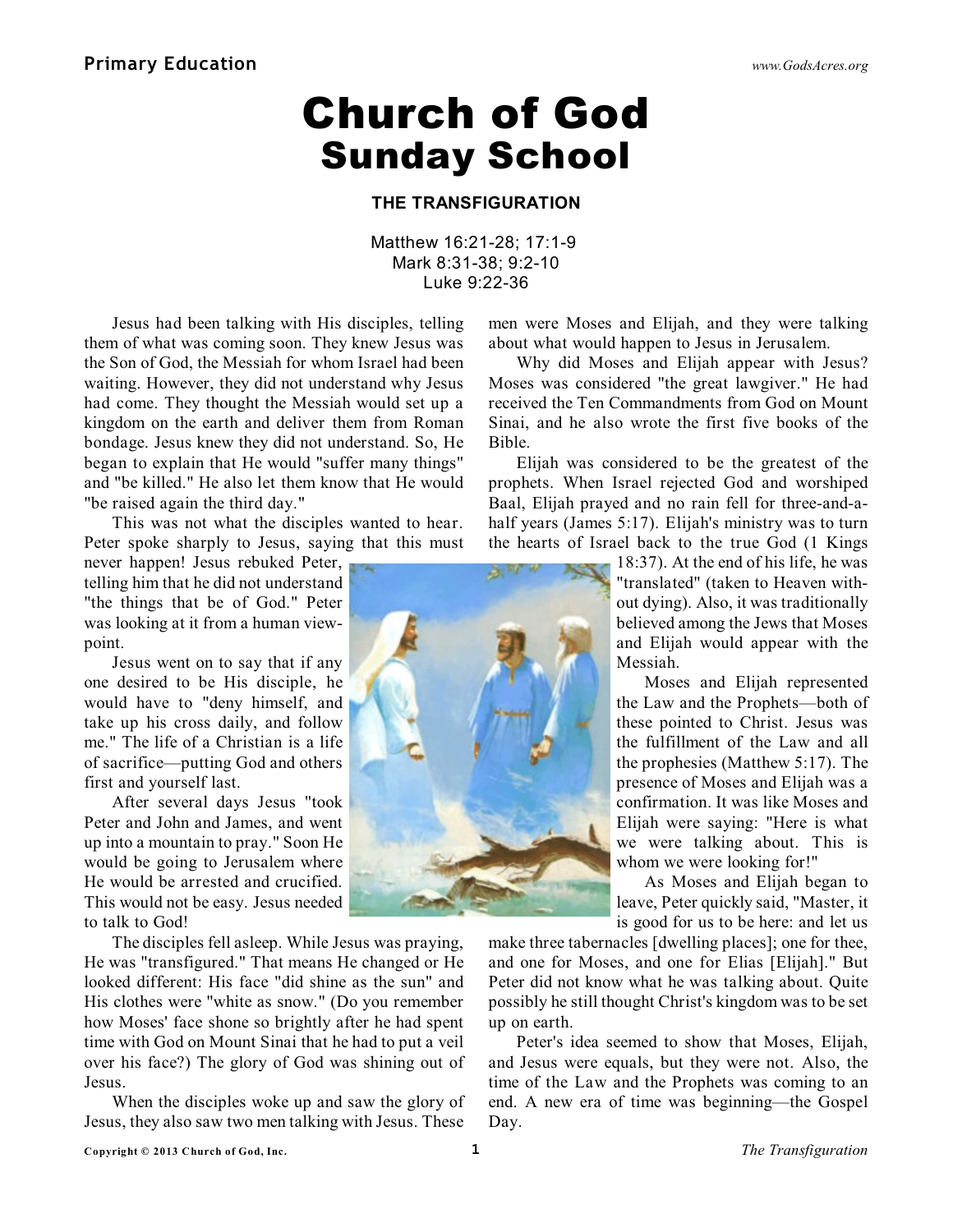### **Primary Education** *[www.GodsAcres.org](http://godsacres.org)*

While Peter was speaking, a bright cloud came and "overshadowed" them, and a voice was heard from the cloud. This was God's voice, and He said, "This is my beloved Son, in whom I am well pleased; hear ye him." God was not pleased with Peter's idea of three tabernacles. Jesus was far greater than Moses or Elijah. God used the same words He spoke at Jesus' baptism ("beloved son"; Luke 3:22) to let the disciples know Jesus was the One they should be listening to!

When the disciples heard this voice, they fell on their faces, for they were very afraid! When the voice was finished speaking, Jesus told them, "Arise, and be not afraid." When they looked up, "they saw no man, save Jesus only."

When they came down from the mountain, Jesus told them to tell no one what had happened until after He had "risen again from the dead." The disciples still could not completely understand, for they questioned

each other, asking "what the rising from the dead should mean." But they did as Jesus asked, "and told no man in those days any of those things which they had seen."

The appearance of Moses and Elijah on the Mount of Transfiguration and the glory of God shining through Jesus were truly miracles. These confirmed that Jesus was the Messiah, the Son of God! Not a Messiah who would be an earthly king, not a Messiah who would set the Jews free from Roman rule, but Jesus was the Messiah who came so He could live in the hearts of every man, woman, boy, and girl who repent of and turn from their sins!

#### **MEMORY VERSE:**

*"This is my beloved Son, in whom I am well pleased; hear ye him." —Matthew 17:5*